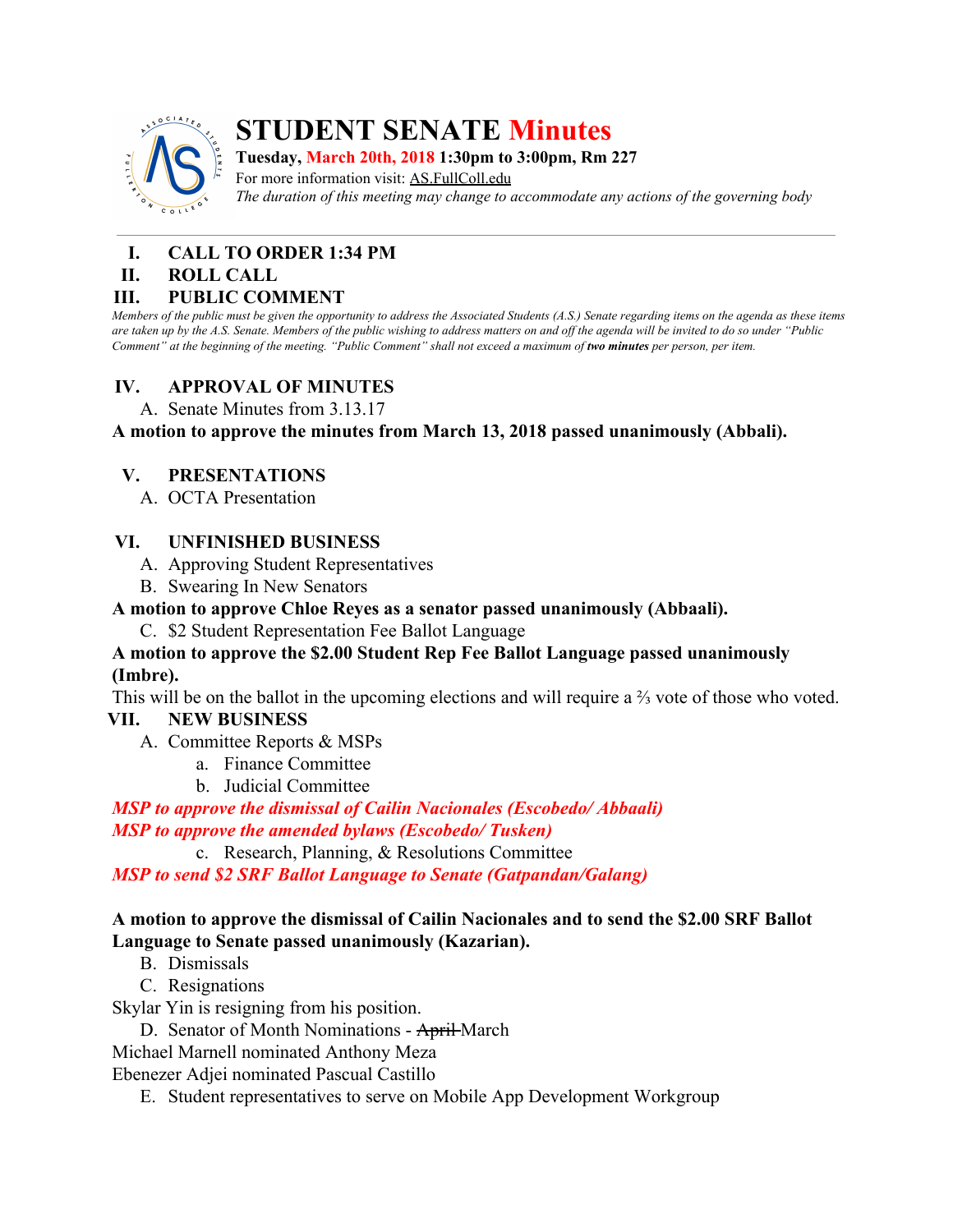There is a discussion about having an interactive app where hungry students can locate food on campus. Meeting on this is on Friday, April 6th in Room 224 from 10:00 AM - 11:30 AM and Tuesday, April 10th in Room 321 from 10:00 AM - 11:30 AM. Interested parties should be available for both meeting dates.

Antonio Grande is interested.

**A motion to approve Antonio Grande as a student representative to serve on the Mobile App Development Workgroup passed unanimously (Marnell).**

**A motion to approve Vodrick Anderson to serve as a student representative on the Mobile App Development Workgroup passed unanimously (Mutettikka).**

F. Student Representative to serve on Food Services Review Taskforce

**A motion to remove Robert Darkwood from the Food Services Review Taskforce passed unanimously (Darkwood).**

**A motion to approve Taylor Gaetje to serve as the Student Representative on the Food Services Review Taskforce passed unanimously (Young).**

G. Funding Request for All-USA Coca-Cola Academic Team

PTK gave a presentation regarding their funding request for this conference.

The chair referred this item to Finance

**A motion to commit the decision for PTK catalyst for the committee of the whole instead of the finance committee so that we may discuss it here (To).**

#### **There was an objection.**

#### **There was a vote (Yes-4, No-22, Abstain-1)**

H. FC Night at Angels Stadium Volunteers

The Office of Campus Communications is looking for volunteers to help handout food at the Tailgate event before the game starting at 5:30 PM.

Lillian Rodriguez, Kelly Sun, Anthony Meza, Pascual Castillo, Joshua Kazarian were all interested.

I. Election Table Volunteers

Elections will be April 2nd - 5th from 10:00 AM - 6:00 PM. If you are able to be a volunteer, please let us know. Please sign up via the link that Gaetje will be sending out.

J. AS Bylaws

### **A motion to approve the AS Bylaws passed unanimously (Kazarian).**

#### **VIII. ANNOUNCEMENTS**

Please submit written records of your absences.

The Teacher of the Year will be announced today at 3:15. Join us if you're free!

Elections are coming up. Please submit your applications by Friday at 4:00 PM.

Cultural Sensitivity Taskforce will not be meeting on Thursday.

Tuesday, April 10th at 3:30 PM, the district is hosting a strategic conversation on Guided Pathways. Please RSVP at www.NOCCCD.edu.

If you are the chair of a standing committee, please share your documents with Stephanie.

No RPR meeting, but please continue to edit the resolutions on the agenda.

Judicial will be meeting Thursday from 1:30 PM.

ICC will be meeting April 2nd from 11:00 AM - 12:30 PM.

P. Castillo will be hosting a Cesar Chavez event this Thursday.

Please go to the next MEChA meeting today.